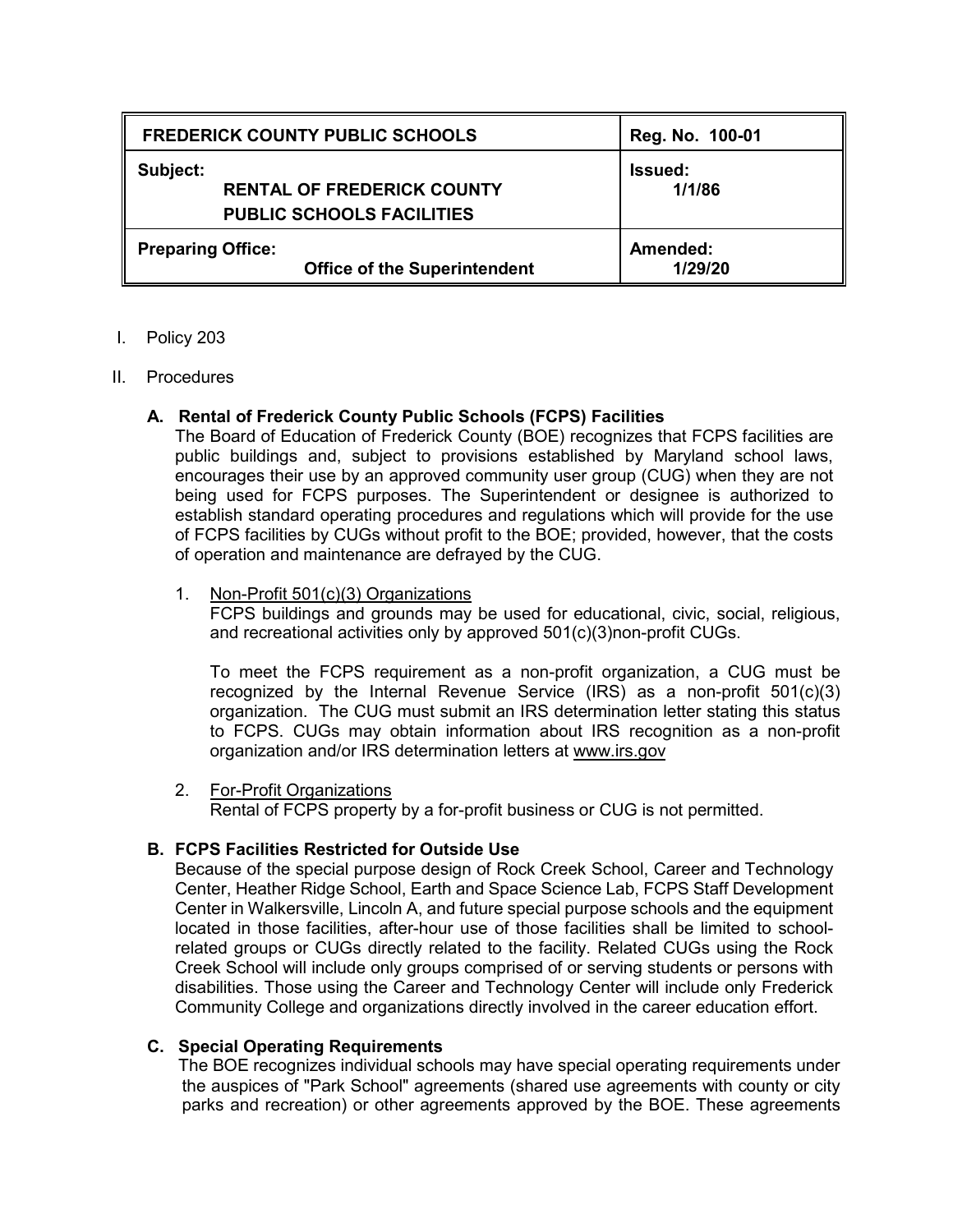may contain provisions which sometimes may be at variance with BOE policy or FCPS regulation in order to meet the needs of specific situations.

## **D. Classification of Users and Charges**

Tables I and II, as attached to this regulation, identify priorities of users and charges. Charges for use of FCPS facilities will be reviewed annually to determine whether the fees assessed by regulation are, in fact, adequate to cover costs of operating the facilities.

# **E. Applications to Become an Approved Community User Group (CUG)**

- 1. An online application to become an approved CUG is made through the program found at [www.fcps.org/](https://www.fcps.org/facilities/use-of-facilities)uof. An application must be completed and submitted by a Frederick County adult resident who is a representative of the CUG. An application submitted on behalf of a governmental agency may be submitted by an official with the agency who is not a Frederick County resident.
- 2. The online application to become an approved CUG will be received by the Use of Facilities Coordinator. Proof of 501(c)(3) non-profit status and a valid certificate of insurance is required for approval. Once the request as a CUG has been approved, the CUG may submit a schedule request form (SRF) via the online program to request use of FCPS interior spaces or fields.

## **F. Standard Operating Procedures (SOP) for Use of Facilities**

- 1. Refer to the SOP for Use of Facilities found at [www.fcps.org/](https://www.fcps.org/facilities/use-of-facilities)uof which details information on topics such as submitting a use of facility request form, requirements for valid certificate of insurance, invoicing and payment process, HVAC and custodial services, usage of high school auditoriums, accessing FCPS facilities, cancellation requirements, weather-related cancellations, summer hours, usage of FCPS grounds and fields, permission to mow or maintain FCPS fields, movie licenses, etc.
- 2. When updates are made to the SOP, an email announcement will be made to all approved CUGs and the revised copy will be posted on [www.fcps.org/uof.](http://www.fcps.org/uof)

# **G. Scheduling of Facilities**

- 1. Elementary and Middle Schools
	- A schedule request form (SRF) for use of gyms or fields at elementary and middle schools must follow a submission timeline, but event dates cannot extend past the end of the current fiscal year (June 30). An SRF for all other areas at elementary or middle schools may be submitted at any time within the current fiscal year. See SOP for full details, including the timeline for submission/processing of requests.
- 2. High Schools

An SRF for use of interior spaces or fields at high schools, other than swimming pools, shall be processed in accordance with the following schedule, but event dates cannot extend past the end of the current fiscal year (June 30). See SOP for full details, including the timeline for submission/processing of requests.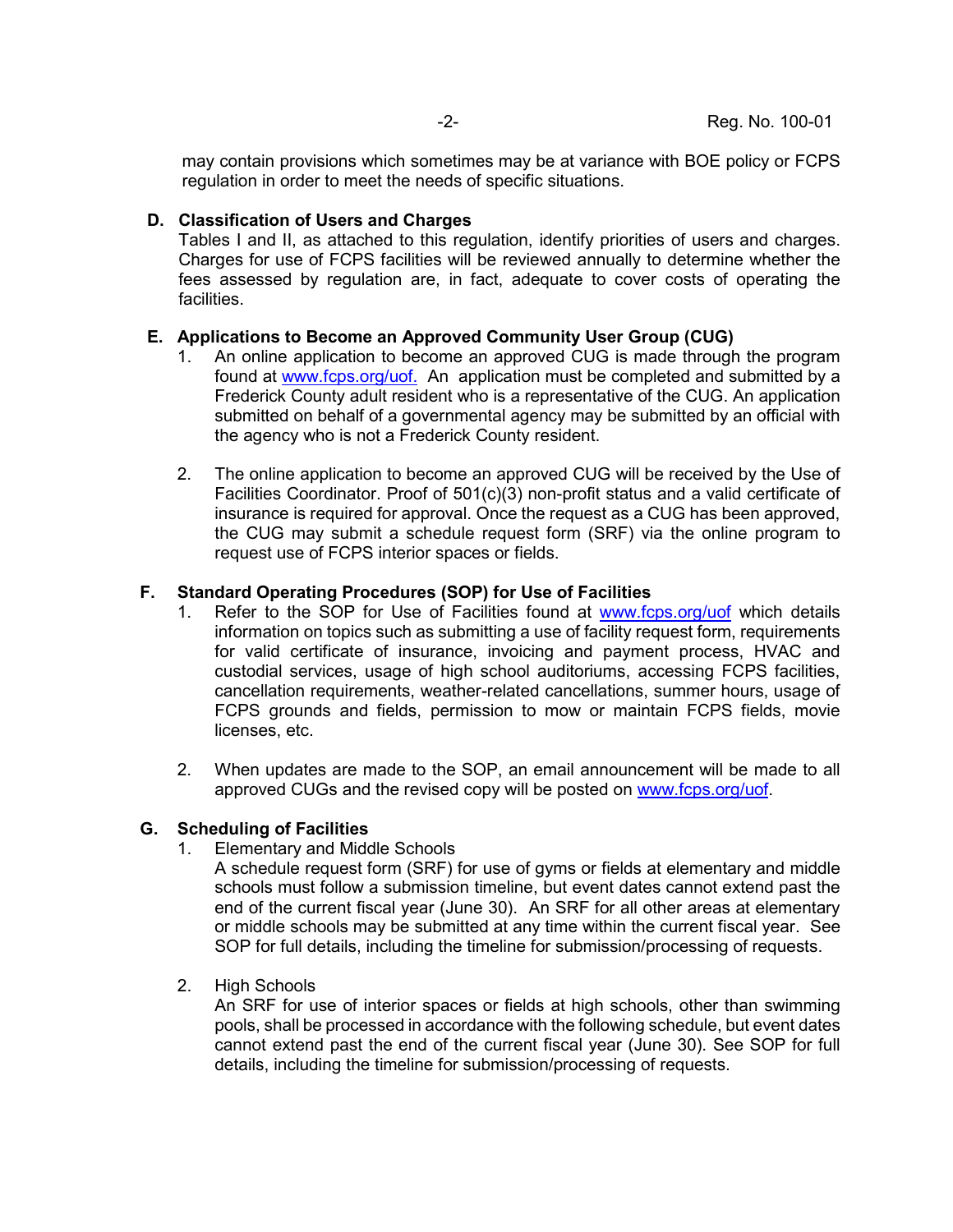- 3. An SRF received on or before the established deadline date are to be held until the deadline date will be held until the deadline for consideration of all received SRFs.
- 4. An SRF received after the established deadline may be considered at the discretion of the principal or designee.

## **H. Priority Schedule**

Use of facilities shall be determined in accordance with the order of priority as identified in Table I.

## **I. Charges – See Table II**

- 1. The total fee could consist of:
	- a. Facility fee: Charges levied to offset costs of building operations and maintenance (applies to third, fourth and fifth priority users – See Table I).
	- b. Labor fee: Charges levied to cover FCPS personnel required to be present in the building for coverage of the event, including set-up and clean-up (applies to all priority users – See Table I).
	- c. Administrative Processing Fee: Charges levied to offset personnel time for services associated with the event (applies to second priority users only when not being charged an hourly facility fee – See Table I).
- 2. As a general rule, when a CUG uses FCPS facilities during a FCPS custodian's (or other in-house FCPS staff's) normal working hours, no labor charge will be assessed. If, in the judgment of the principal or designee, additional work is required in order for the custodian (or other FCPS staff) to accommodate the CUG's event, labor charges may be levied to the CUG for the number of overtime hours required.
- 3. FCPS staff will review Table II rates periodically and revise the rate schedule as appropriate, with approval of the BOE (per Policy 203.3).

# **J. Restrictions and Conditions Regarding Use of the Facilities**

- 1. All use of facility events (particularly after regular school hours and weekends) must be entered on an online schedule request form for both internal FCPS events and CUG events.
- 2. FCPS facilities are to be used for programs and activities that extend benefits to students and the community. Inappropriate use of facilities includes, but is not limited to, for-profit commercial purposes, personal gain or profit, and use that is potentially disruptive to FCPS programs or could cause negative public opinion of the school system. It is not appropriate for an approved CUG (including a PTA or booster groups) to request use of facility on behalf of a for-profit group that they are not sponsoring.
- 3. The sale or use of tobacco products, alcohol, and controlled dangerous substances in any form is prohibited in FCPS buildings and on FCPS grounds at all times. FCPS buildings are defined as a local school system owned or leased building. FCPS grounds are defined as local school system owned or leased land that surrounds an FCPS building.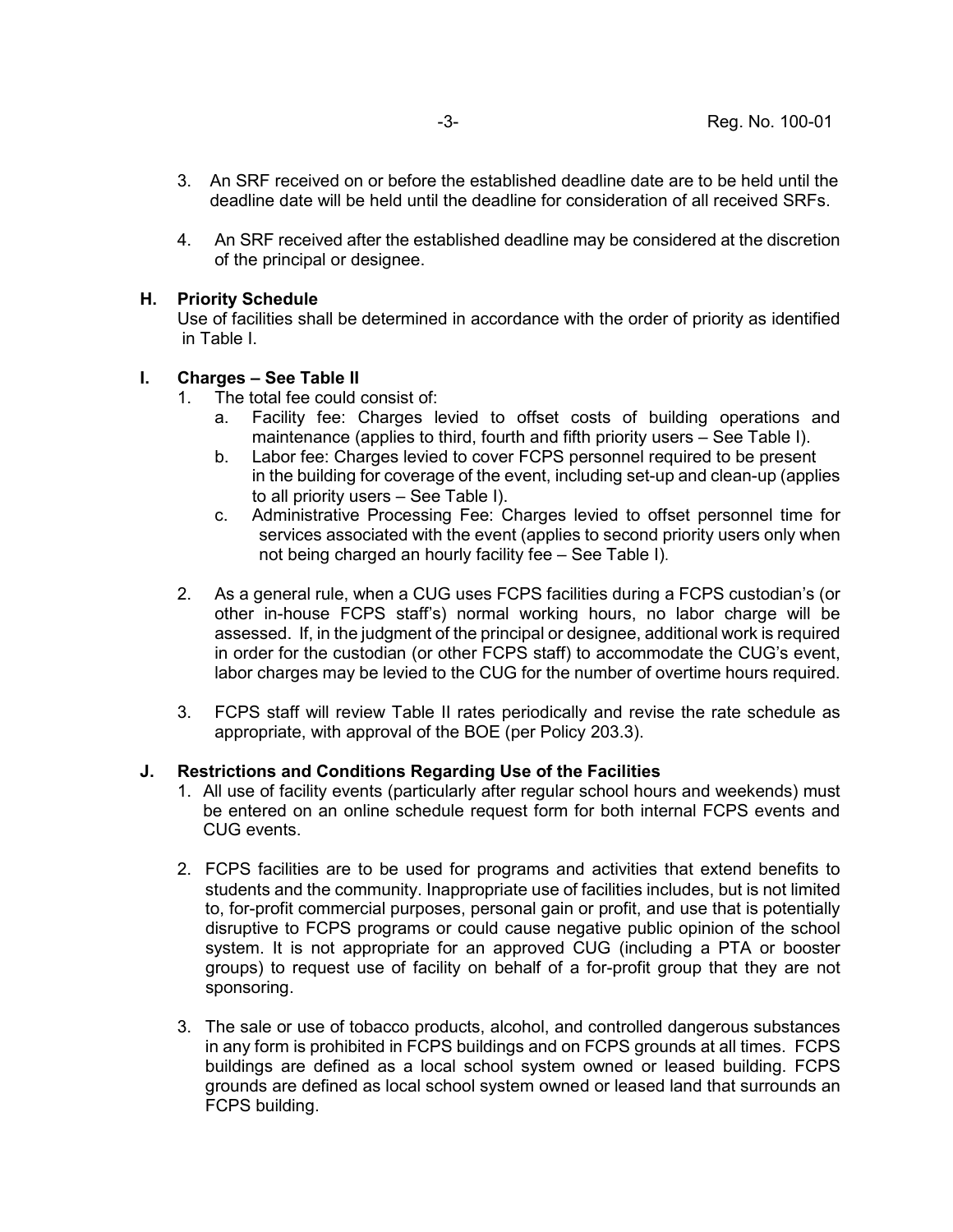All CUGs must comply with BOE Policy 112 *Drug-free, Alcohol-free and Tobaccofree Workplace and School System.* Violations of the policy will result in permanent revocation of the CUG's status as an approved user of FCPS facilities.

- 4. BOE policy mandates that groups using FCPS facilities shall conduct activities that are orderly and lawful, of a nature not to incite others to disorder, and not restricted by reason of race, creed, color, sex, or age.
- 5. Gambling and games of chance, such as bingo, where cash prizes or prizes of significant value are awarded are prohibited on FCPS grounds. Raffles and 50/50 drawings conducted by groups such as PTAs, alumni associations, recognized employee associations, and booster groups are permitted with approval of the principal, or designee. Students are prohibited from selling or distributing 50/50 or raffle tickets.
- 6. FCPS buildings shall not be used for events or activities private in nature such as birthdays, anniversaries, weddings, receptions, funerals, or memorial services.
- 7. FCPS buildings and grounds may be used for non-partisan political debates and issues forums sponsored by FCPS or non-partisan organizations.

FCPS buildings or grounds shall not be used for partisan political rallies, political fundraisers, and presentations by candidates for public office or related election activities. FCPS buildings or grounds shall also not be used for partisan activities associated with any issue scheduled to be included on the ballot of the next election.

Nothing in the above shall serve to restrict the county Board of Elections in the administration of Election Day activities.

- 8. Rental of FCPS facilities for overnight activities is not permitted. The appropriate instructional director may approve exceptions that are consistent with the purposes and intent of this regulation.
- 9. There shall be no temporary or permanent signs, banners, or pennants placed in or on FCPS buildings or on FCPS grounds by any CUG except those associated with activities sponsored by FCPS or the PTA. Two exceptions are:
	- a. Activities carried on in FCPS facilities by the county Board of Elections shall be exempt from this restriction.
	- b. Other CUGs that use FCPS facilities may place temporary identification signs on FCPS grounds only during the actual hours the FCPS facility is used. At the conclusion of the use of the FCPS facility, the CUG must remove the signs.
- 10. All use of buildings and/or grounds is restricted to the area and to the activity as described on the SRF.
- 11. Continued use of an FCPS building by any group is contingent upon the following:
	- a. CUG taking proper steps to protect FCPS property.
	- b. CUG ensuring complete safety and the observance of policies and regulations concerning smoking or drinking in FCPS buildings.
	- c. Timely payment of invoices.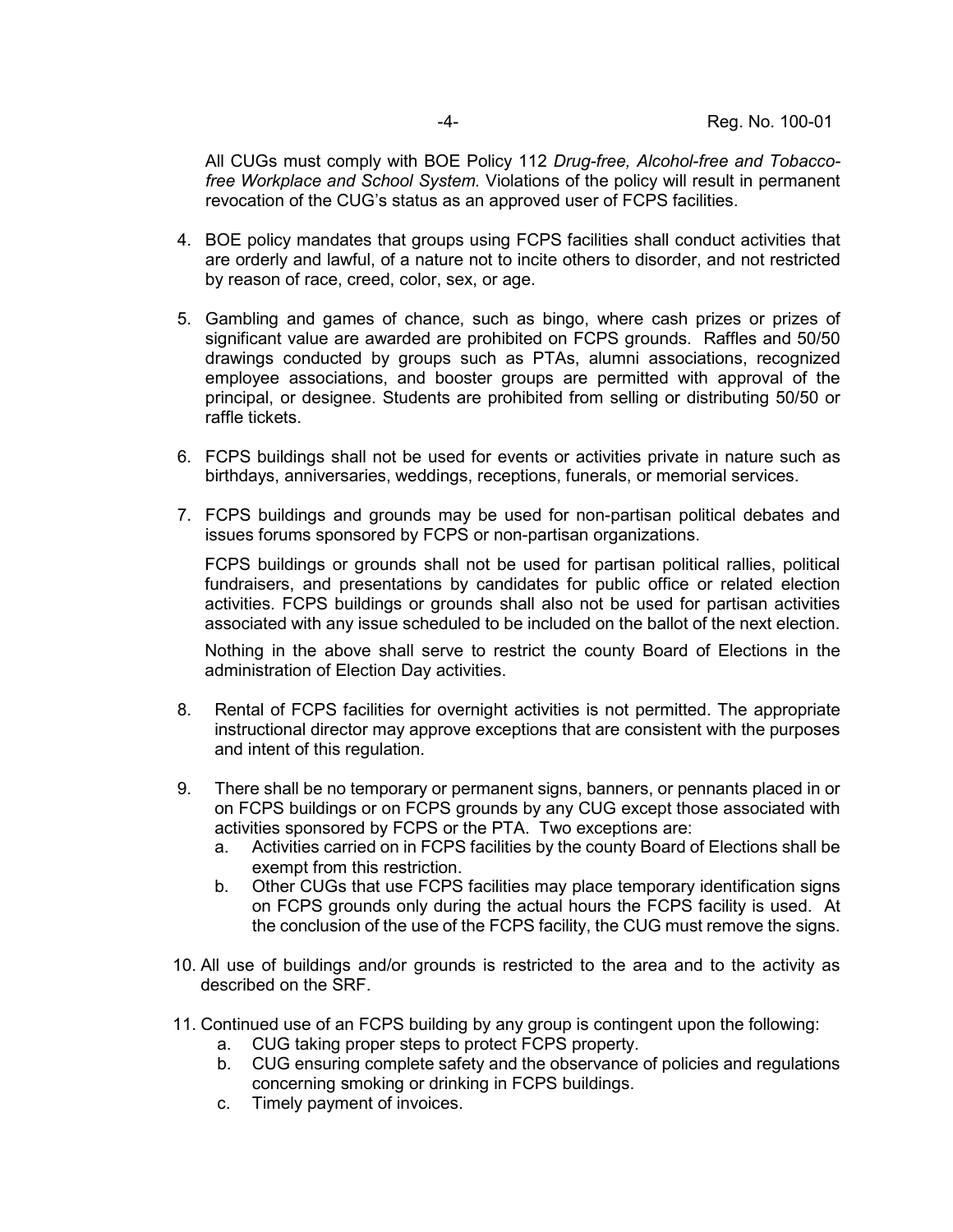- 12. If a principal, or designee feels that a CUG is misusing the building, it is the duty of the principal, or designee to provide written correspondence documenting the misuse to the CUG. The principal or designee must report each incident to the Use of Facilities Coordinator via a Google form found on the Inside FCPS Use of Facilities webpage. If continued misuse occurs, the principal or designee may cancel future event dates with the CUG, and contact the Use of Facilities Coordinator about the possibility of terminating the CUG's privilege to use FCPS facilities (after investigation and determination by the Chief Operating Officer).
- 13. Occupancy of buildings or rooms shall not exceed capacities established by the fire marshal.
- 14. Vehicles will be parked in authorized parking areas only. Operation of vehicles on FCPS lawns and play fields is prohibited.
- 15. All after-hour use of FCPS facilities must be supervised by a person at least 21 years of age representing the user group.
- 16. Indoor FCPS facilities (gymnasiums, hallways, cafeterias, classrooms, etc.) may not be used for athletic activities which are normally played outdoors and/or for which the indoor facilities are not designed. This definition includes activities such as football, field hockey, cross-country, soccer, track, softball, lacrosse, baseball, etc.
- 17. Temporary structures including portable toilets, mobile concession stands, and beverage trailers may not be erected or placed on FCPS property without the permission of the school principal and the Chief Operating Officer. Beverage trailers and mobile concession stands will not be left on the FCPS grounds overnight. Large tents will not be erected on FCPS grounds. Temporary booths for PTA carnivals are exempt from this restriction.
- 18. Under no condition will an SRF for after-hour activities be approved where the SRF requires persons to be on a building roof. This includes firefighting practices, rappelling demonstrations, and other such activities.
- 19. It is at the discretion of the school principal to determine what areas/rooms may be available to a CUG; however, the following areas are not available for CUGs: portables, computer labs (see M.9.a), locker rooms (except in conjunction with pool usage), and high school concessions.

#### **K. Indemnification Provision**

Any CUG using FCPS property shall hold the BOE, individual BOE members, and FCPS employees harmless for any loss, liability, or expense that may arise during, or be caused in any way by such use or occupancy of FCPS property. In the event loss is incurred as a result of the use of the facility by a CUG, the amount of damage shall be decided and invoiced by the BOE. The CUG shall also hold harmless and indemnify or reimburse the BOE for any liability to third parties arising from use of FCPS facilities.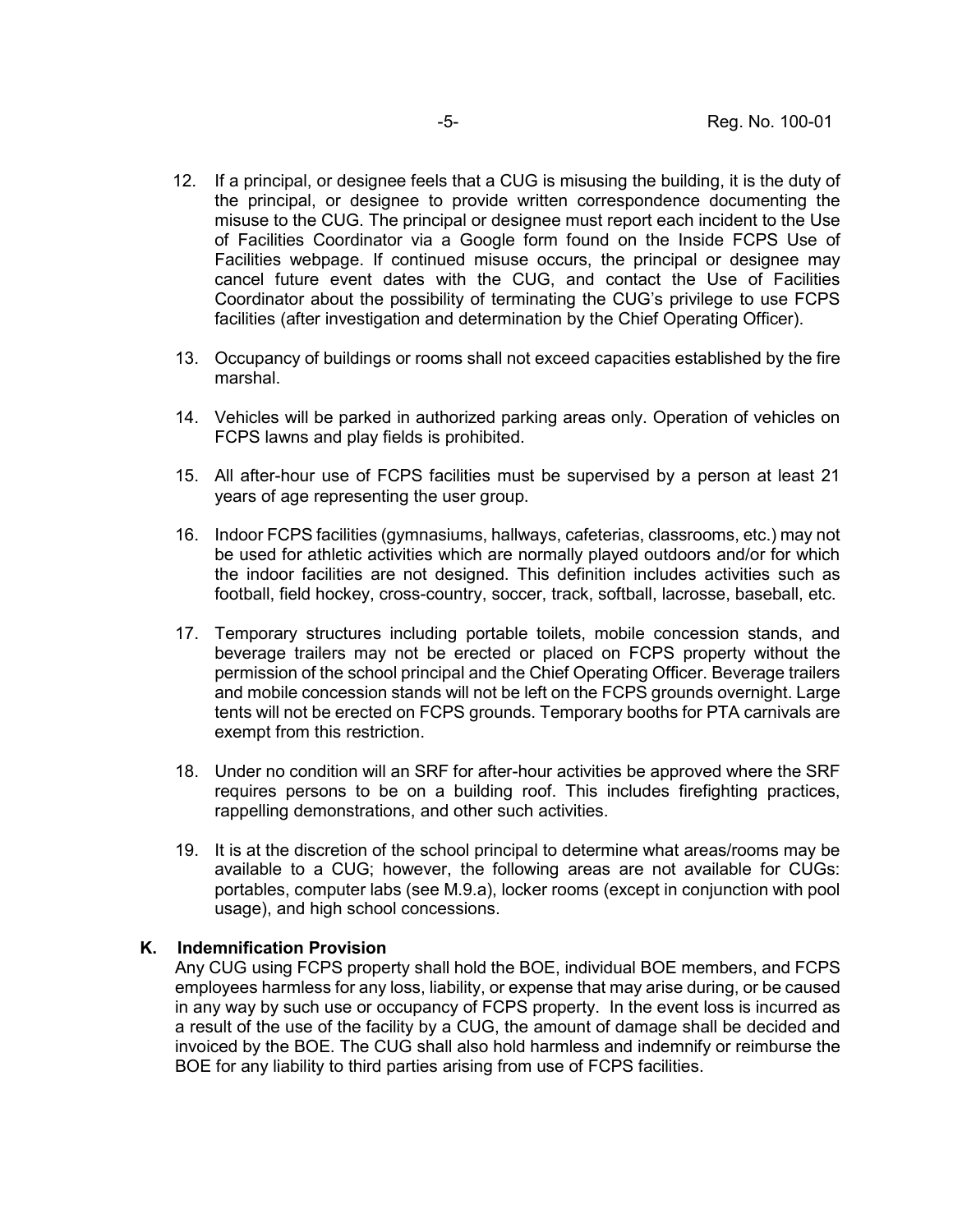## **L. Principal's Responsibility**

- 1. The principal, or designee, is responsible for coordinating with the CUG the assignment of space necessary to accommodate the CUG's needs as indicated on the SRF.
- 2. The principal or designee is responsible for being familiar with use of facility documents and procedures found on the Inside FCPS Use of Facilities webpage.
- 3. The principal or designee is responsible for maintaining proper relationships with CUGs that use their facility.
- 4. FCPS equipment may be utilized by CUGs only with the consent of the principal, or designee. All equipment that is so utilized shall be returned in the same condition as when it was borrowed. Lost or damaged equipment shall be replaced or repaired at the sole expense of the CUG. Under no condition will equipment be removed from the FCPS facility. Some equipment will not be available to CUGs under any conditions. Damage to equipment must be reported by the principal or designee to the Use of Facilities Coordinator using the Incident Report Form found on the Inside FCPS Use of Facilities webpage.

#### **M. User's Responsibility**

- 1. The CUG must accept the entire responsibility for supervision of all persons associated with its activities, including participants and spectators in the building or on the grounds. The school custodian will not be expected to supervise the CUG activity. Supervision by the CUG shall include monitoring of entrance to ensure that only authorized persons are permitted in the building and that exterior doors remain locked/closed at all times.
- 2. The CUG must include all set-up requirements on the SRF. In no event are electrical power capacities to be exceeded.
- 3. Tables, chairs, and benches shall not be placed on the playing surface of tennis and multi-use courts. CUGs shall not bring heavy mechanical equipment on the grounds without approval of the principal, or designee. Portable booths and equipment shall be removed immediately after the activity.
- 4. It is assumed that all buildings and grounds shall remain in their original condition. Plans by the CUG for altering existing facilities is subject to approval of the principal or designee in coordination with the Director of Maintenance and Operations.
- 5. The CUG recognizes that FCPS facilities are available to the community for civic, social, and recreational purposes at hours other than those required for school-sponsored activities.
- 6. The CUG agrees that FCPS facilities may not be used by any organization, person, or persons who practice discrimination because of race, color, creed, sex, or national origin.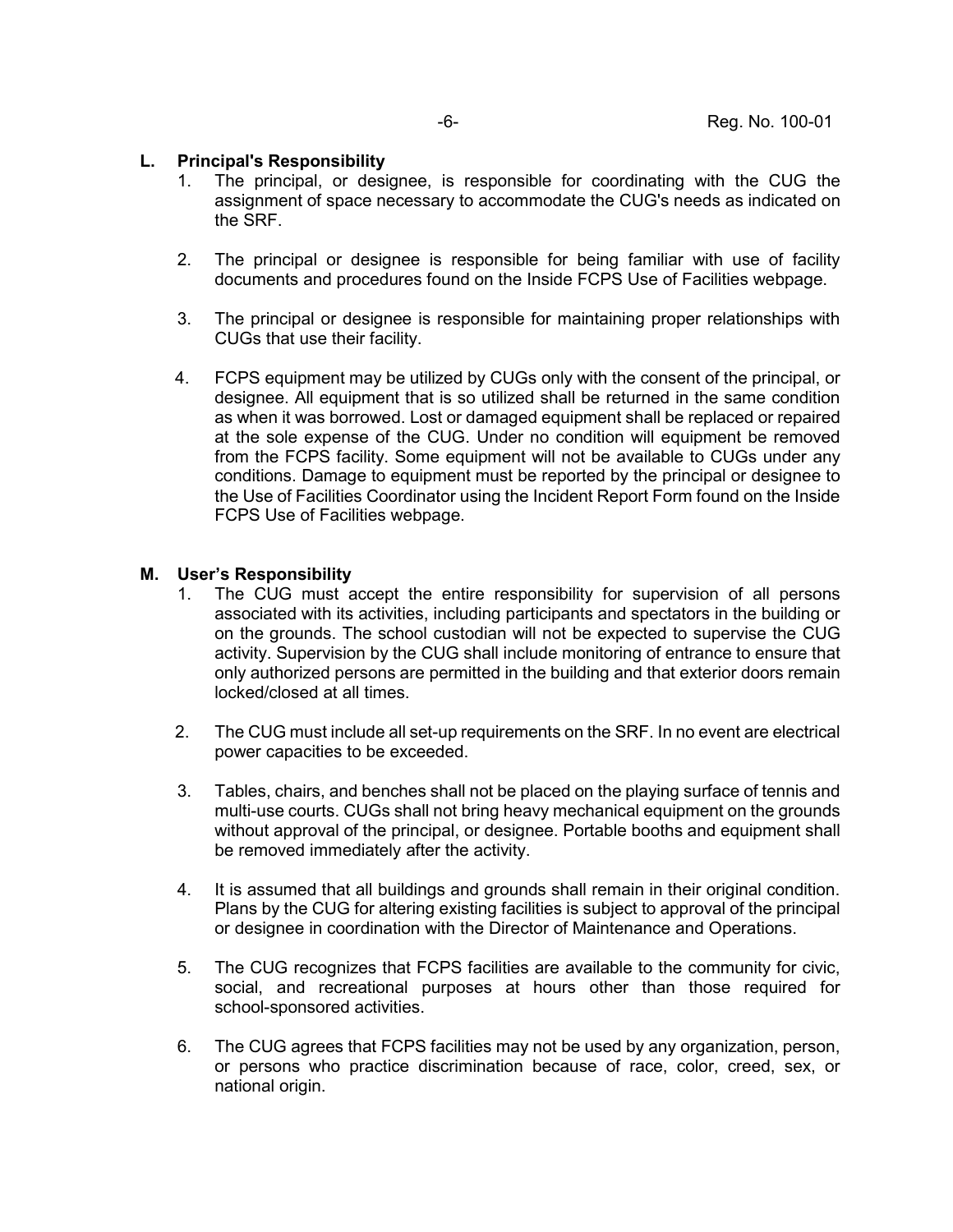- 7. The CUG recognizes that FCPS facilities are not to be used for personal financial gain.
- 8. The CUG acknowledges that the charges for the facility shall be in accordance with Table II and shall include the labor time of the custodian(s) or other required staff assigned by the principal or designee as determined essential to the safekeeping and efficient operation of the FCPS facility.
- 9. CUGs are advised that technical equipment in FCPS facilities requires the attention of properly trained FCPS personnel.
	- a. A CUG may not use FCPS computer equipment unless special permission is received by the school principal.
	- b. When the kitchen portion of the cafeteria is requested, at least one of the Food & Nutrition Services staff must be on duty.
	- c. When an FCPS pool is requested, a pool operator must be on duty. (The assignment of a pool operator can be in lieu of a custodian.)
	- d. When a high school auditorium is requested to include use of theater lighting or sound systems, the high school auditorium facilitator will assign an FCPSapproved technician(s) to operate for the event. (See High School Auditorium Usage Guidelines for full details at [www.fcps.org/](https://www.fcps.org/facilities/use-of-facilities)uof )
	- e. Services provided in b-d above will incur a labor charge to the CUG. (See Table  $II$ ).
- 10. The CUG agrees that alcoholic beverages, controlled dangerous substances, and games of chance are prohibited.
- 11. The CUG agrees to provide adequate supervision to ensure that good order is maintained.
- 12. The CUG agrees that fire regulations shall be strictly followed.
- 13. The CUG agrees that all activities shall be planned and clean-up provided so that facilities and grounds are ready for instruction on the next instructional day.
- 14. The CUG may impose an admission charge to cover expenses.
- 15. Youth sports programs seeking to use FCPS school facilities must distribute concussion information to parents or guardians on an annual basis. Via the SRF, each youth sports program will affirm to FCPS its intention to comply with concussion information procedures as available on the Centers for Disease Control web site at [http://www.cdc.gov.](http://www.cdc.gov/)
- 16. The CUG recognizes that in the event there is a breach of any of these responsibilities, it may result in revocation of privilege to any future use of FCPS facilities.
- 17. For the protection of the CUG, the BOE requires that the CUG furnish to the BOE a certificate of insurance satisfactory to the BOE evidencing insurance coverage of not less than a combined single limit of bodily injury and property damage liability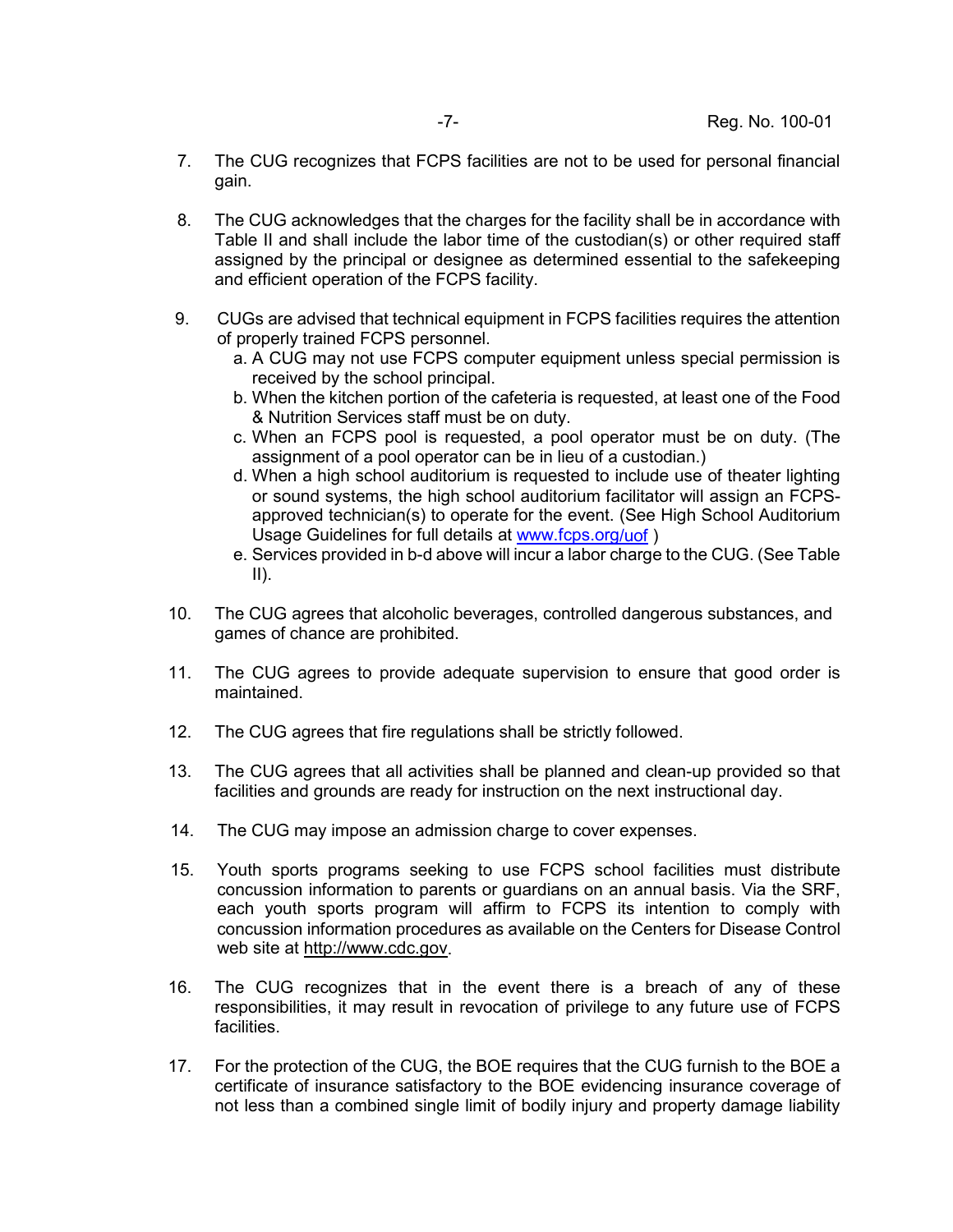insurance in the amount of \$1,000,000 per occurrence; \$2,000,000 in the general aggregate (including spectator liability) on a commercial general liability form; \$2,000,000 in products/completed operations aggregate: \$1,000,000 personal/advertising injury; \$50,000 fire damage legal liability; and \$5,000 medical expense. The certificate of insurance can only be cancelled upon 30 days written notice, and the CUG must notify the Use of Facilities Coordinator of its cancellation. The certificate of insurance shall state that the Board of Education of Frederick County is named as an additional insured on the insurance policy and waiver of subrogation must be included. Any deductibles or self-insured retentions should be noted on the certificate. The certificate holder shall read: Board of Education of Frederick County, 191 South East Street, Frederick, MD 21701. (See sample of an acceptable insurance certificate at [www.fcps.org/](https://www.fcps.org/facilities/use-of-facilities)uof)

## **N. Pool Use**

- 1. All FCPS pools when in use shall be in the immediate control of a person who shall be referred to as a pool operator. The pool operator must be an FCPS employee who possesses a valid swimming pool operator's license. The pool operator is responsible for the maintenance and operation of pool equipment and for maintaining a healthy pool environment.
- 2. When the pool is open, at least one qualified lifeguard must be on duty. Additional guards will be required above the minimum at the rate of one additional guard for each twenty-five (25) users or portion thereof above the first twenty-five (25) users. For example, if there are thirty (30) users, two (2) guards are required.
- 3. A person may fulfill the functions of both lifeguard and pool operator when such duplication can be accomplished without adversely affecting safety and operational standards. No lifeguard shall be assigned any other duties such as out-of-water supervising, coaching, instructing, or cleaning, no matter how minor, while performing the duties of a lifeguard.
- 4. Persons acting as lifeguards shall be on deck and observing the pool whenever any person is in the water and shall not leave such post without ascertaining that all persons are out of the water.
- 5. To qualify as a lifeguard, the individual must be at least seventeen (17) years of age and must have on file, with the pool operator, a copy of a current senior life saving certificate and proof of current CPR training. Recognized life-saving certificates are those issued by the American Red Cross, the YMCA or YWCA.
- 6. The CUG using the pool will name a person in charge. The person in charge shall supervise the group and shall assume full responsibility for locker room supervision. Each group and/or individual shall be personally responsible for personal valuables left in locker areas.
- 7. Reservations for any swimming pool will not be granted for longer than six (6) months at a time.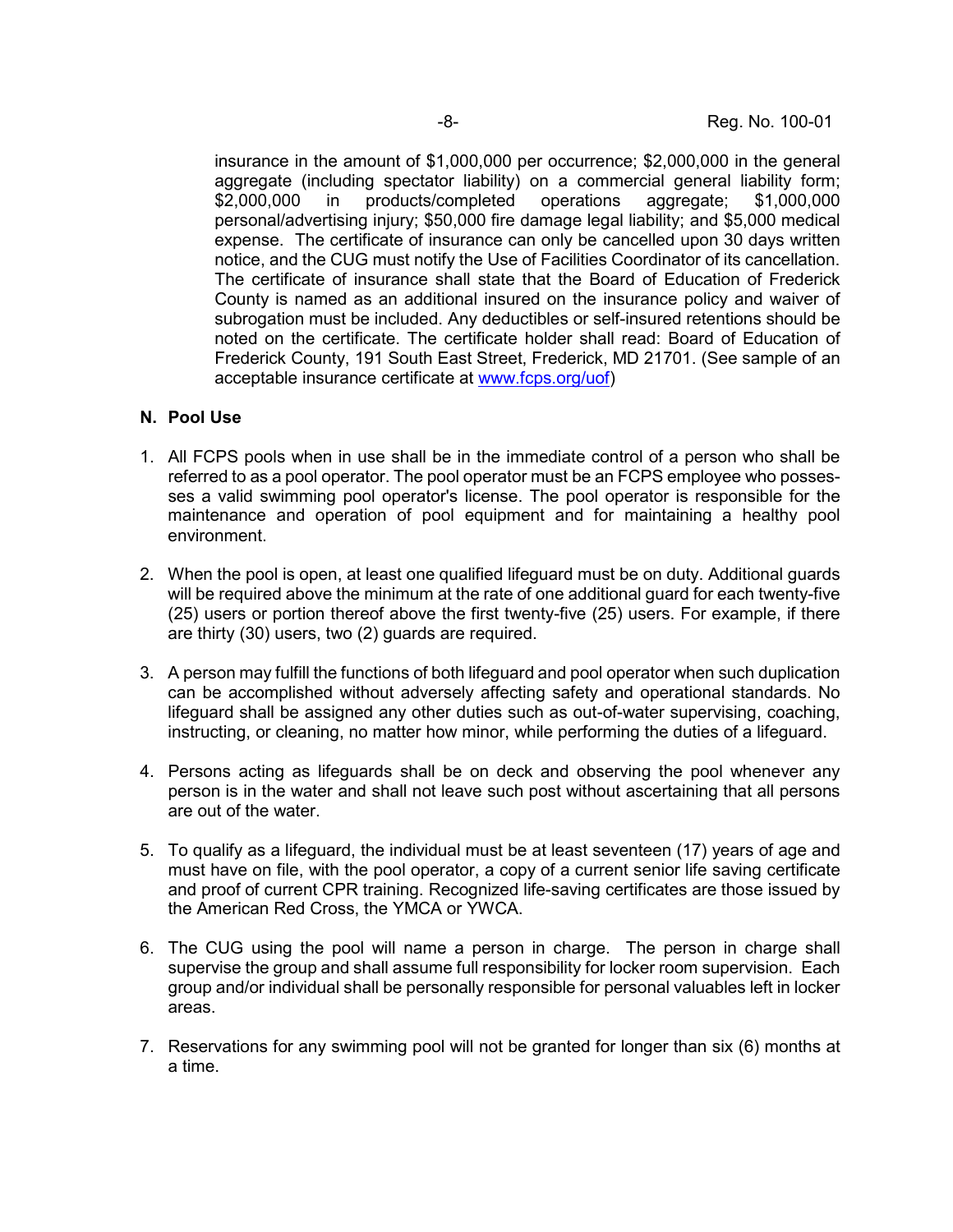- 8. The maximum pool capacity shall not exceed seventy-five (75) users in the water at any given time.
- 9. The charges for swimming pool use for all users are listed below:

\$80 per hour: Youth CUG that books and uses 150 or more hours during a 6-month period \$90 per hour: Youth CUG that books and uses less than 150 hours during a 6-month period \$100 per hour: Adult CUG that books and uses for any length of time

The above rates include the cost for the pool operator, up to two lifeguards and all other related expenses associated with pool operations except custodians on weekends and holidays. An extra fee will be assessed in the event more than two lifeguards are required to service the CUG.

Use of the pool on weekends or holidays, or other non-school days when custodians are not normally scheduled, will require scheduling of a school custodian at rates found in Table II.

FCPS may establish such hours of operation and holiday schedules as it deems appropriate for efficient operation of the facility.

The pool fee will be based on the reservation dates and times requested on the SRF. Approved FCPS fees will be non-refundable unless cancellation is directed by FCPS. Users booking less than 20 hours in a six-month period may cancel once, with two weeks' notice, without penalty.

#### **O. Field Use Cancellation**

- 1. Use of any school field by a CUG may be cancelled at the discretion of the principal or the Chief Operating Officer based on weather and field conditions. (See SOP for more details.)
- 2. Use of any FCPS field may be cancelled for up to twelve (12) months if, based on the joint assessment of the principal or designee and the Chief Operating Officer or designee, the field meets one or more of the following conditions:
	- a. Use of the field by a CUG directly interferes with a scheduled FCPS event.
	- b. At least one-third of the field's turf cover has significantly deteriorated.
	- c. The field has unacceptable compaction levels or other safety-related concerns.
	- d. A repair program for the field is underway as a consequence of overuse, turf disease, or vandalism.
	- e. Use of the field interferes with construction under way at the FCPS facility.
	- f. The field is newly constructed and time is needed to establish a healthy turf and root system (available for use 18 months from opening of new school).

#### **P. Rental of Central Office Facilities**

- 1. Rental of the central office facilities at 191 South East Street, Frederick, MD 21701, by an approved CUG is limited to the first floor board room and conference room 1A.
- 2. Use of the board room by a CUG is limited to meetings, presentations, conferences, public hearings, or similar events. The board room may not be used for events such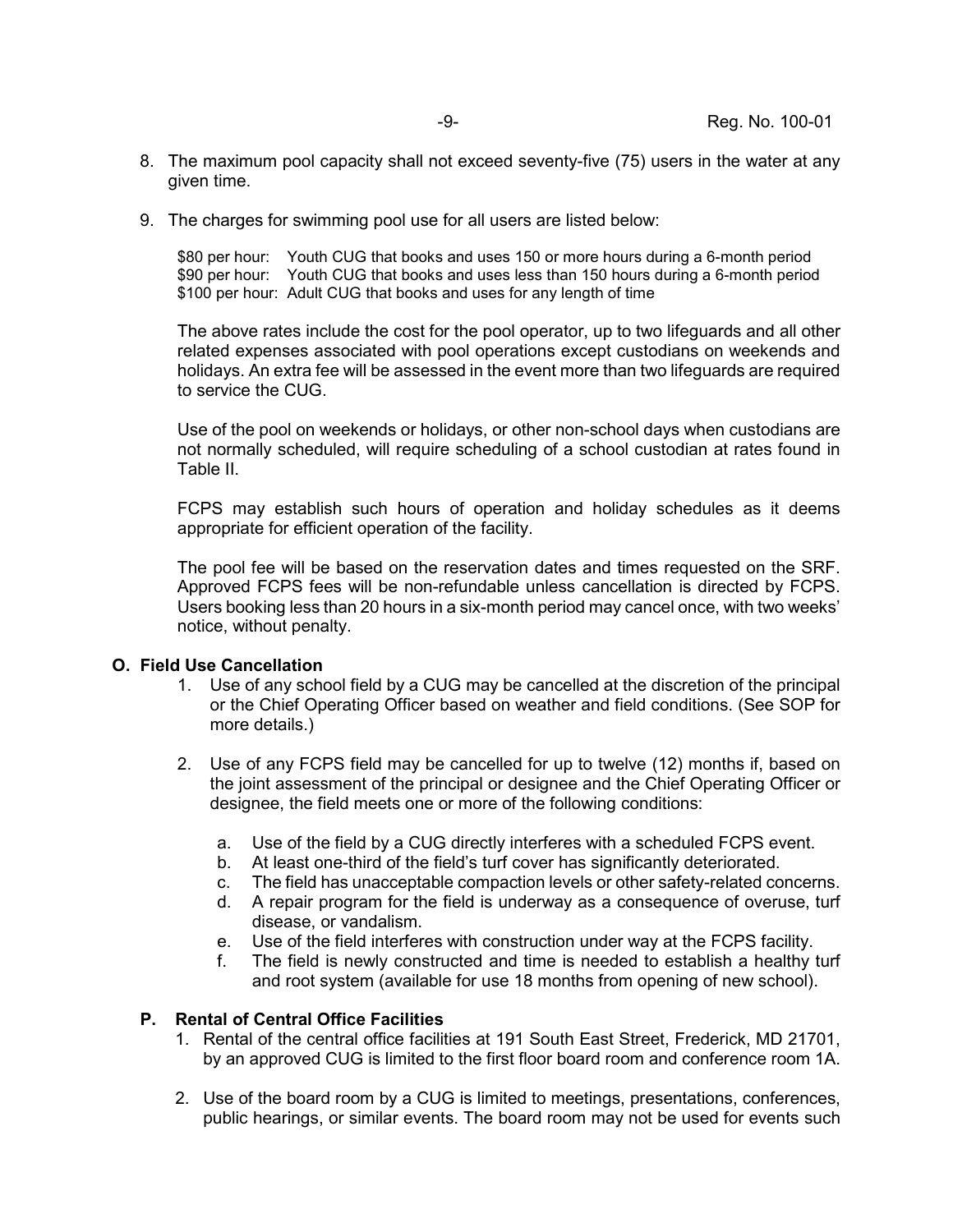as private parties, performances, recreation programs, religious services, or political rallies. Food and drink are not permitted in the board room.

- 3. Activities scheduled in the central office board room must conclude no later than 10:00 p.m.
- 4. Activities scheduled in the central office board room on weekends or holidays will require custodial support at the labor rates outlined in Table II.
- 5. The rental fee for the central office board room is identified in Table II (See Note 3).
- 6. The CUG must provide its own projection equipment. Internet access may not be available. Drop-down projection screens and microphone will be available for use. The CUG must detail equipment needs in the Set-Up Requirement section of the SRF.
- 7. All other procedures and requirements as outlined in this regulation will apply to the rental of the central office board room.

## Approved:

Original signed by

 $\mathcal{L}=\mathcal{L}$ 

Theresa R. Alban Superintendent

Other Relevant Policies/Regulations/Documents Policy 112 – *Drug-free, Alcohol-Free, Tobacco-free Workplace and School System*  Policy 203 – *Facilities and Grounds*  Reg. 100-05 – *Auxiliary Custodians*  Reg. 200-29 – *School Security and Safety*  Standard Operating Procedures (SOPs) • For Approved Community User Groups (se[e www.fcps.org/uof\)](http://www.fcps.org/uof)

• Various SOPs for internal FCPS use only (see Inside FCPS Use of Facilities webpage)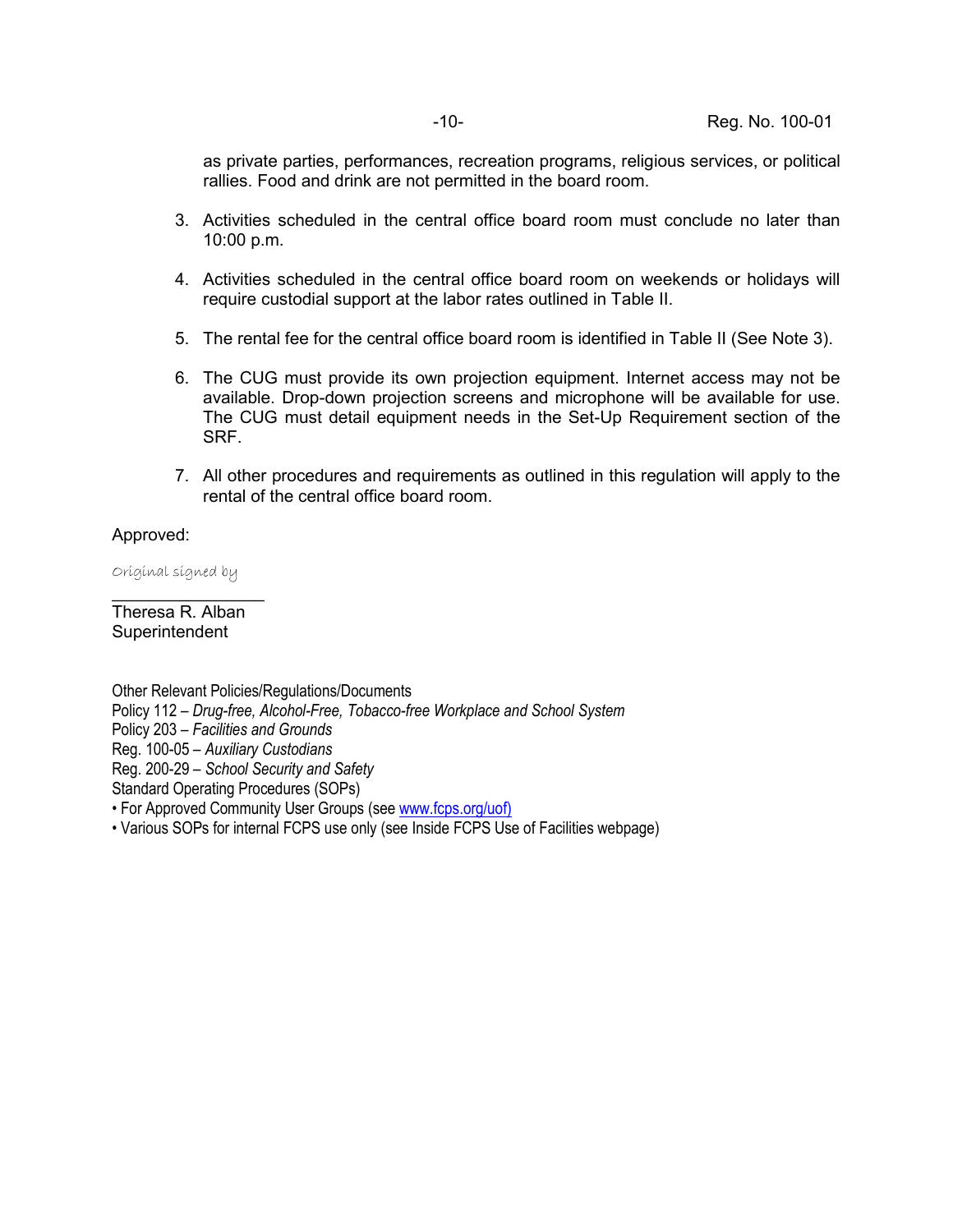# **TABLE I – Priority List**



## **FCPS Community User Group Priority List**

NC = **N**o **C**harge

FC = **F**acility **C**harge (Hourly; See Table II)

APF = **A**dministrative **P**rocessing **F**ee (See Table II)

LC = **L**abor **C**harge (Hourly or Flat Fee; See Table II)

Groups listed within each Priority level are not in any particular order; there is no priority ranking within each priority group

## *FIRST PRIORITY* **- Frederick County Public Schools Related Groups**

| <b>Frederick County Public Schools Related Groups</b>         | <b>Building</b> | Labor |
|---------------------------------------------------------------|-----------------|-------|
| PTA/PTSA                                                      | N <sub>C</sub>  | LC    |
| <b>Booster Clubs</b>                                          | NC.             | LC    |
| School Staff (events by and for school staff only)            | N <sub>C</sub>  | LC    |
| Frederick County Teachers Assn (FCTA)                         | N <sub>C</sub>  | LC    |
| Frederick Assn of School Support Employees (FASSE)            | N <sub>C</sub>  | LC    |
| Frederick County Administrative & Supervisory Assn<br>(FCASA) | N <sub>C</sub>  | LC    |
| Other Frederick County Public School-Sponsored Groups         | <b>NC</b>       | LC    |
| <b>School Athletic Officials</b>                              | <b>NC</b>       | LC.   |
| <b>FFA</b>                                                    | <b>NC</b>       | LC    |

# *SECOND PRIORITY* **- Youth Groups/Youth Activities/Youth Organizations**

| <b>Youth Groups/Youth Activities/Youth Organizations</b> | <b>Building</b> | Labor |
|----------------------------------------------------------|-----------------|-------|
| County Rec Councils - Youth Activities                   | APF             | LC.   |
| <b>Youth Athletic Associations</b>                       |                 |       |
| <b>YMCA Youth Programs</b>                               |                 |       |
| Boy and Girls Scouts                                     |                 |       |
| 4-H                                                      |                 |       |

# *THIRD PRIORITY* **- Other Educational Groups**

| <b>Other Educational Groups</b>                     | <b>Buildina</b> | Labor |
|-----------------------------------------------------|-----------------|-------|
| State and other county-supported higher education   | FC              | LC    |
| Private Schools (all grade levels)                  | FC              | LC    |
| Non-profit Nursery Schools & Early Childhood Groups |                 |       |

#### *FOURTH PRIORITY* **- Federal, State, Local Government**

| <b>Federal, State, Local Government</b>            | <b>Building</b> | Labor |
|----------------------------------------------------|-----------------|-------|
| County and City Government Agencies-includes local | FC.             | LC    |
| parks & recreation council's adult activities.     |                 |       |
| <b>State Government Agencies</b>                   | FC              | LC    |
| <b>Federal Government Agencies</b>                 | FC.             | LC    |
| Red Cross, Health Department                       | FC.             |       |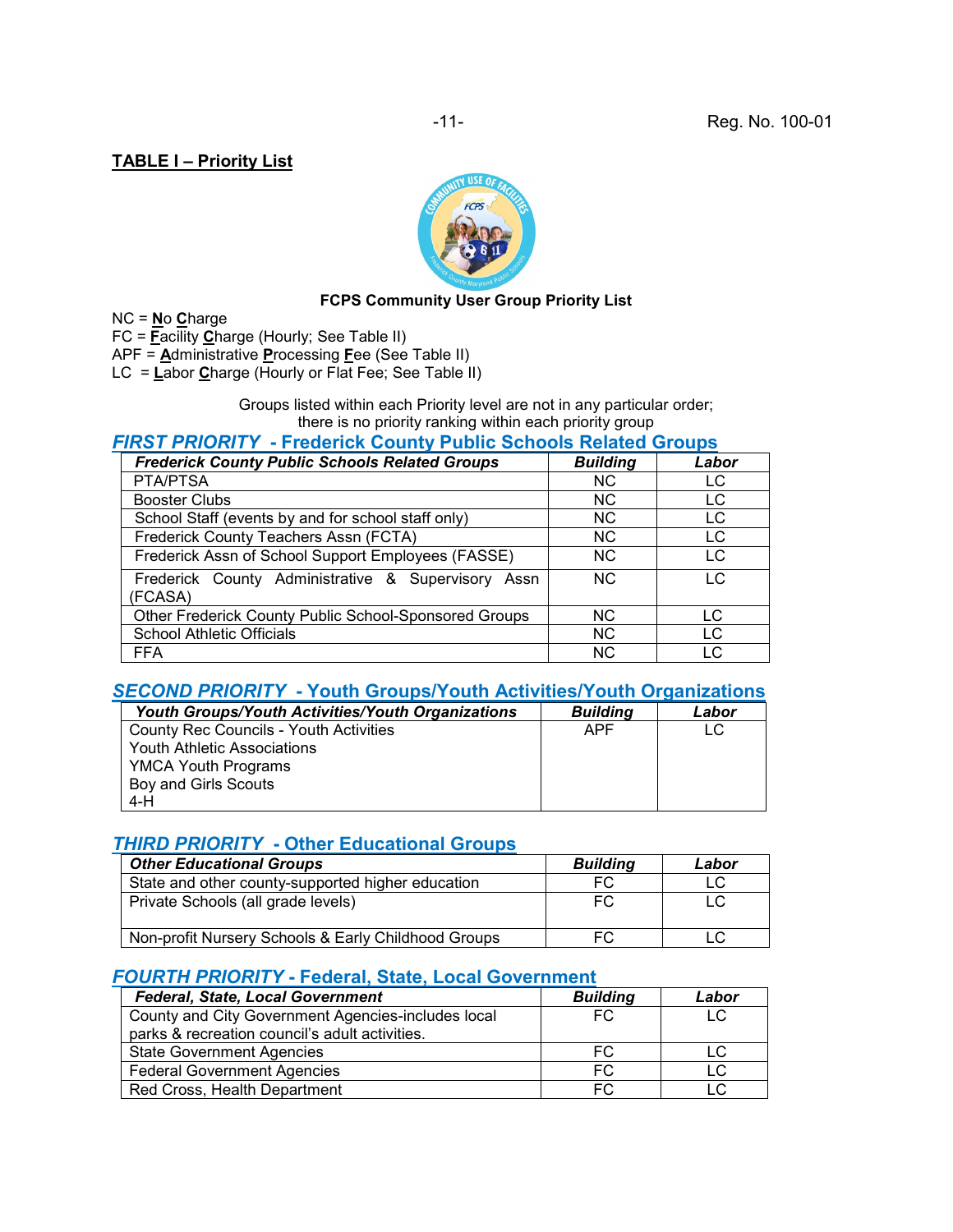# *FIFTH PRIORITY* **- Fire & Rescue Services, Adult Cultural, Recreational and Community Groups, Charity Fundraisers, Religious Groups, Commercial (not for private gain events)**

| Fire & Rescue Services, Adult Cultural, Recreational<br><b>Community Groups, Charity Fundraisers,</b><br>and<br>Religious Groups, Commercial (not for private gain<br>events)                                                                             | <b>Building</b> | Labor |
|-----------------------------------------------------------------------------------------------------------------------------------------------------------------------------------------------------------------------------------------------------------|-----------------|-------|
| Fire and Rescue Department Events                                                                                                                                                                                                                         | FC              | LC    |
| Cultural and Musical, Community Improvement, Non-profit<br>Charities, Service Clubs, Homeowners Associations, Civic<br>Associations, Adult Social & Recreational, PTA & Faculty-<br>sponsored Adult Activities not limited to members of<br>organization. | <b>FC</b>       | LC    |
| Fundraiser to benefit non-profit organization                                                                                                                                                                                                             | FC              | LC.   |
| Churches, Synagogues, Gospel Singers (non-profit),<br>Church-sponsored athletic teams and leagues.                                                                                                                                                        | FC.             | LC    |
| Dance Recitals (not to exceed 2 rehearsals)                                                                                                                                                                                                               | FC              | LC    |

\*Board of Elections State Mandated No Charge\*

- 
- NOTE 1: Second Priority includes youth groups and youth activities sponsored by adult groups where the participants are 18 years old or younger. Coaches, instructors, and supervisors can be adults; however, no adult participants can be included to qualify for classification in Second Priority.
- NOTE 2: To be considered as a Second Priority, the organization must be officially recognized by the Department of Parks and Recreation as an extension of its activity and must be approved by the county or city government.
- NOTE 3: With the exception of First Priority users, all CUGs will be charged the stadium, auxiliary turf, and pool (shown in gray on Table II) use fees listed in Table II. There are no fee exemptions for use of the stadium field or track.